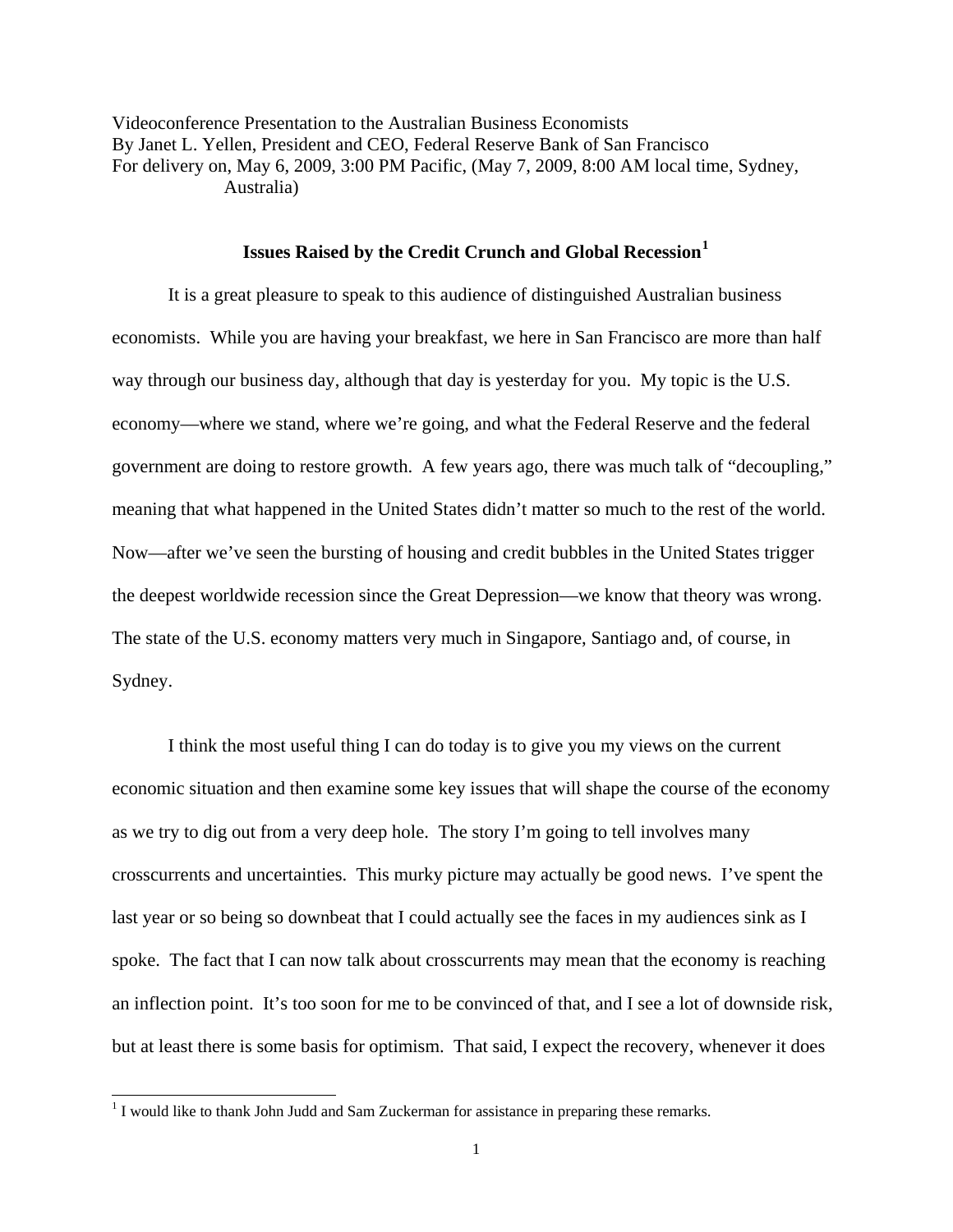begin, to be quite gradual compared with those following previous deep recessions. As always, my comments represent my own views and not necessarily those of my colleagues in the Federal Reserve System.

The recession is now in its sixth quarter and it's shaping up as the most severe downturn since the Great Depression. Last week we found out that real GDP contracted at an annual rate of slightly more than 6 percent in the first quarter, according to the Commerce Department's advance estimate. That is about the same pace of decline registered in the final quarter of last year. These are the largest consecutive declines in real GDP since 1958. The recession is also very broad-based. Housing, business fixed investment, exports, and imports are all falling at eye-popping rates—down more than 30 percent each. The one sector that held up surprisingly well in the first quarter is the largest—consumer spending—which rose by a respectable  $2\frac{1}{4}$ percent.

Whether this is a harbinger of good things to come is uncertain, in part because, after adjusting for inflation, consumption slowed over the months of the quarter and declined absolutely in March. Still, it does offer a glimmer of hope. In addition, business inventories fell by a very large amount in the first quarter. That too is a positive signal. When spending contracted last year, inventories ballooned relative to sales and firms have been struggling to bring them into better alignment. The first-quarter data suggest that the necessary inventory correction may be quite far along. Recent data also offer some hints of stabilization in the housing sector. Home construction contracted sharply in the first quarter as a whole, but we saw signs of improvement late in the period. In the past couple of months, home sales and housing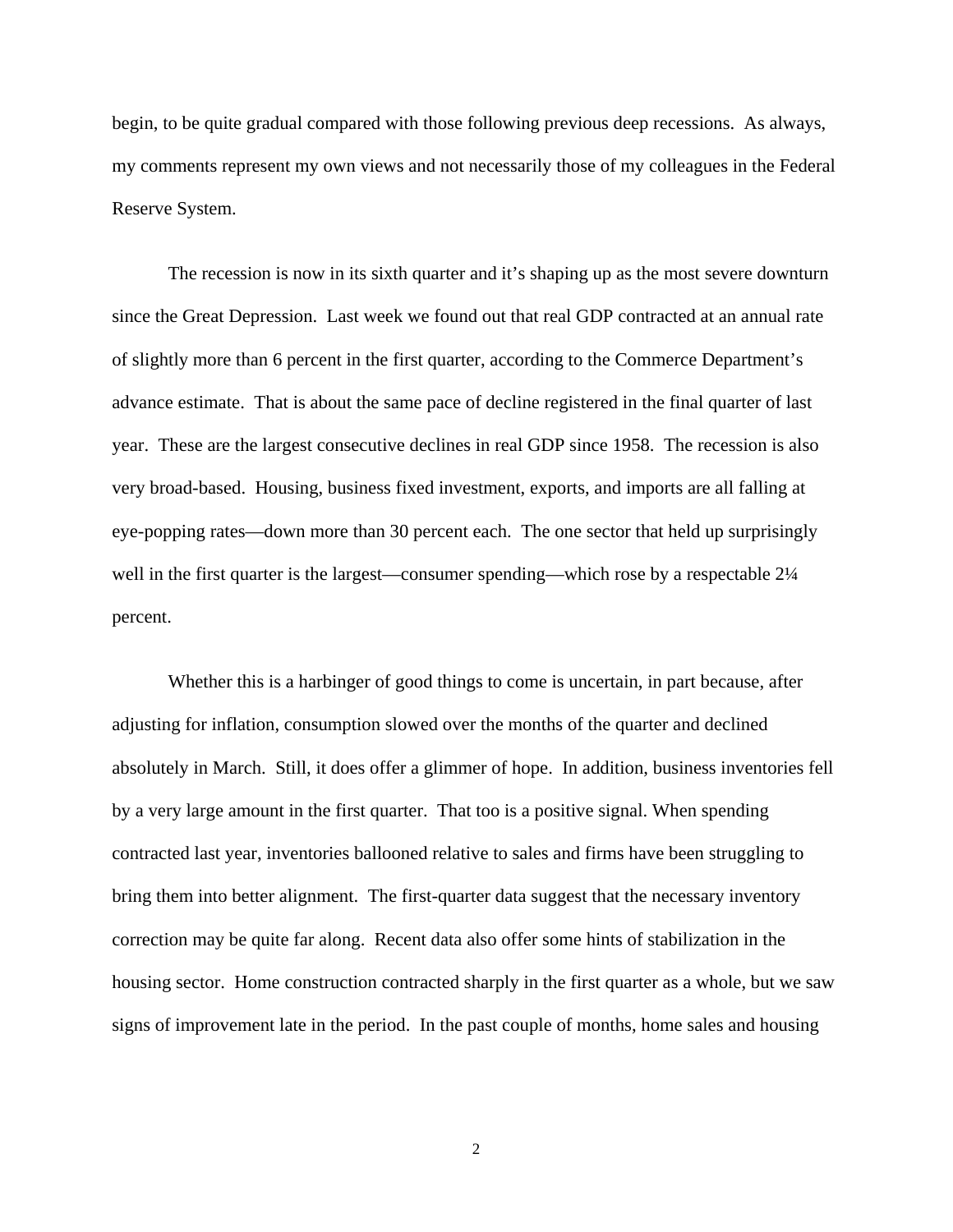starts have leveled off. Meanwhile, depending on the index, home prices have either increased slightly or fallen at a slower pace.

While output is at least showing potential for improvement going forward, recent news from the labor market is still very weak. The unemployment rate has risen by 1.7 percentage points over the past four months and, as bad as that is, I think it actually understates the true magnitude of the labor market deterioration. For one thing, the incidence of permanent, as opposed to temporary, layoffs is unusually high compared with past downturns. In addition, involuntary part-time work has increased during this recession far more than we would expect relative to the rise in unemployment. My business contacts tell me, and the data confirm, that the use of furloughs is now widespread. The result is that nationally, we have seen a surge in parttime work for economic reasons occurring broadly across occupations. The *under*employment rate, a broad measure that adds individuals working part time for economic reasons to the unemployed, now stands at  $14\frac{1}{4}$  percent. This is a whopping  $6\frac{1}{2}$  percentage points higher than at the start of the recession, nearly twice the increase in the standard unemployment rate.

Looking forward, my personal forecast for output growth is similar to the Blue Chip consensus. I believe the most likely scenario is that real GDP will advance at a low, but positive, rate in the second half of this year followed by trend-like growth in 2010. A forecast that the economy will soon switch from contraction to expansion strikes some people as optimistic. But, it takes less than you might think for real GDP growth rates to turn positive. Positive growth becomes likely if some of the economy's weak sectors stop dragging down GDP going forward. Residential construction in particular has been declining for several years, subtracting about 1 percentage point from real GDP growth. This spending can sink only so far, and, as I said,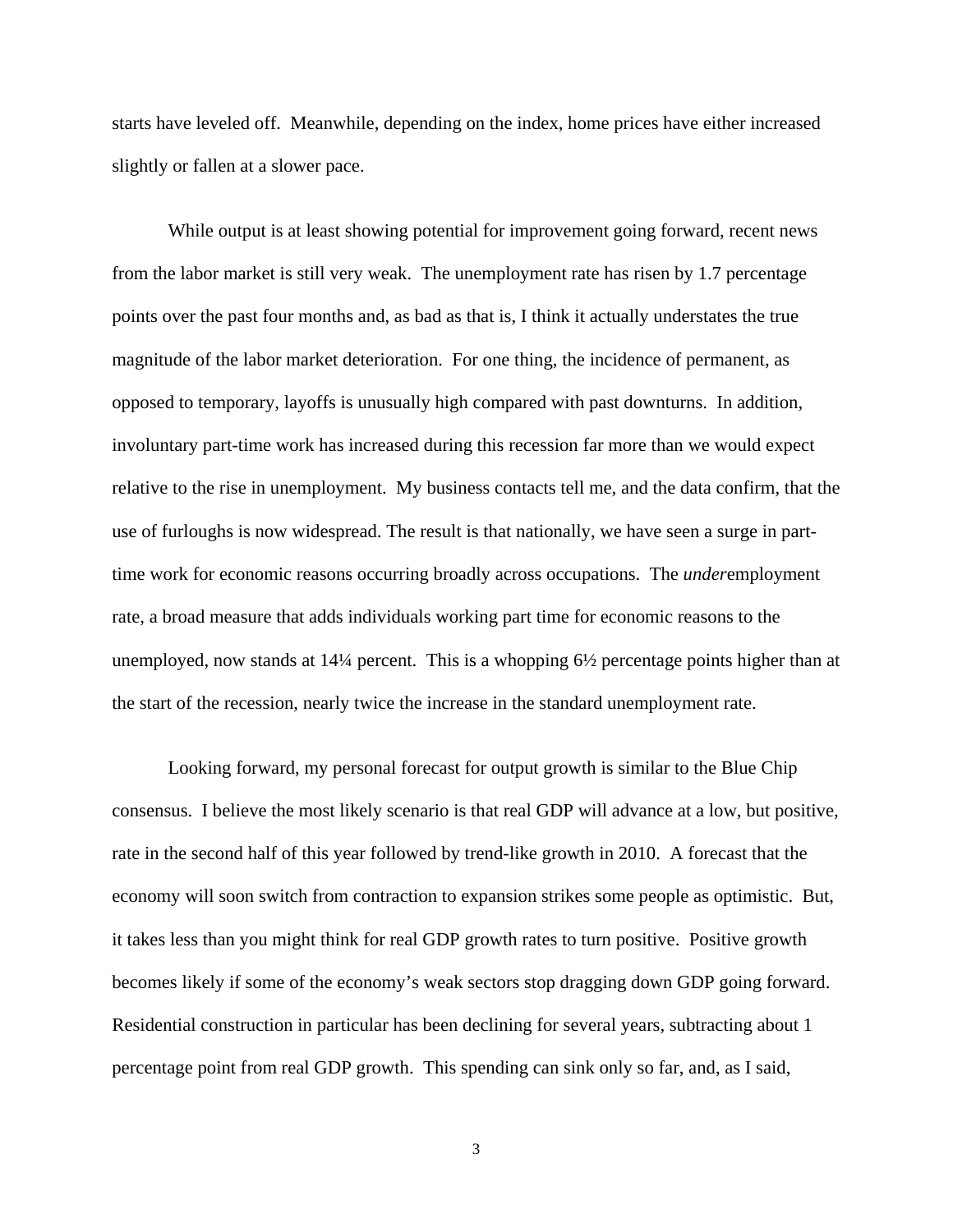we've seen some tentative signs of stabilization recently. If housing starts level out, the sector would no longer weigh down the economy and faster growth would ensue. Similarly, as I noted earlier, inventory liquidation has been unusually severe in recent months, especially in motor vehicles. A reduction in the pace of liquidation also would raise the GDP growth rate. Finally, if consumers become more confident—and there is evidence from surveys that they have recently—pent-up demand actually could boost spending on autos, durable goods, and even housing, providing some real "juice" to economic growth.

Of course, monetary and fiscal policy are also sharply focused on promoting economic recovery. On the monetary side, the Federal Reserve has pushed its traditional policy lever—the federal funds rate—close to zero. And we haven't stopped there. We have put in place an array of unconventional approaches to spur the flow of credit to households and businesses. These include measures to improve liquidity and financial market functioning, and facilities to support the issuance of asset-backed securities. Moreover, we are undertaking large-scale purchases of Treasury and agency-related debt. These initiatives appear to be lowering longer-term interest rates and easing financial conditions more generally. Mortgage and other private borrowing rates have fallen, and, as those who've been bold enough to open their 401(k) statements again will attest, stock prices have risen: they're up around 35 percent from the lows reached in March. We've also seen improvements in key measures of financial market functioning, such as spreads of Libor over the expected federal funds rate. On the fiscal side, the stimulus package passed by Congress in February will provide an important economic shot in the arm. While the program does not appear large enough to solve the economy's problems on its own, the support it will provide to aggregate demand is significant and helpful. We will likely begin seeing its effects on the economy this quarter.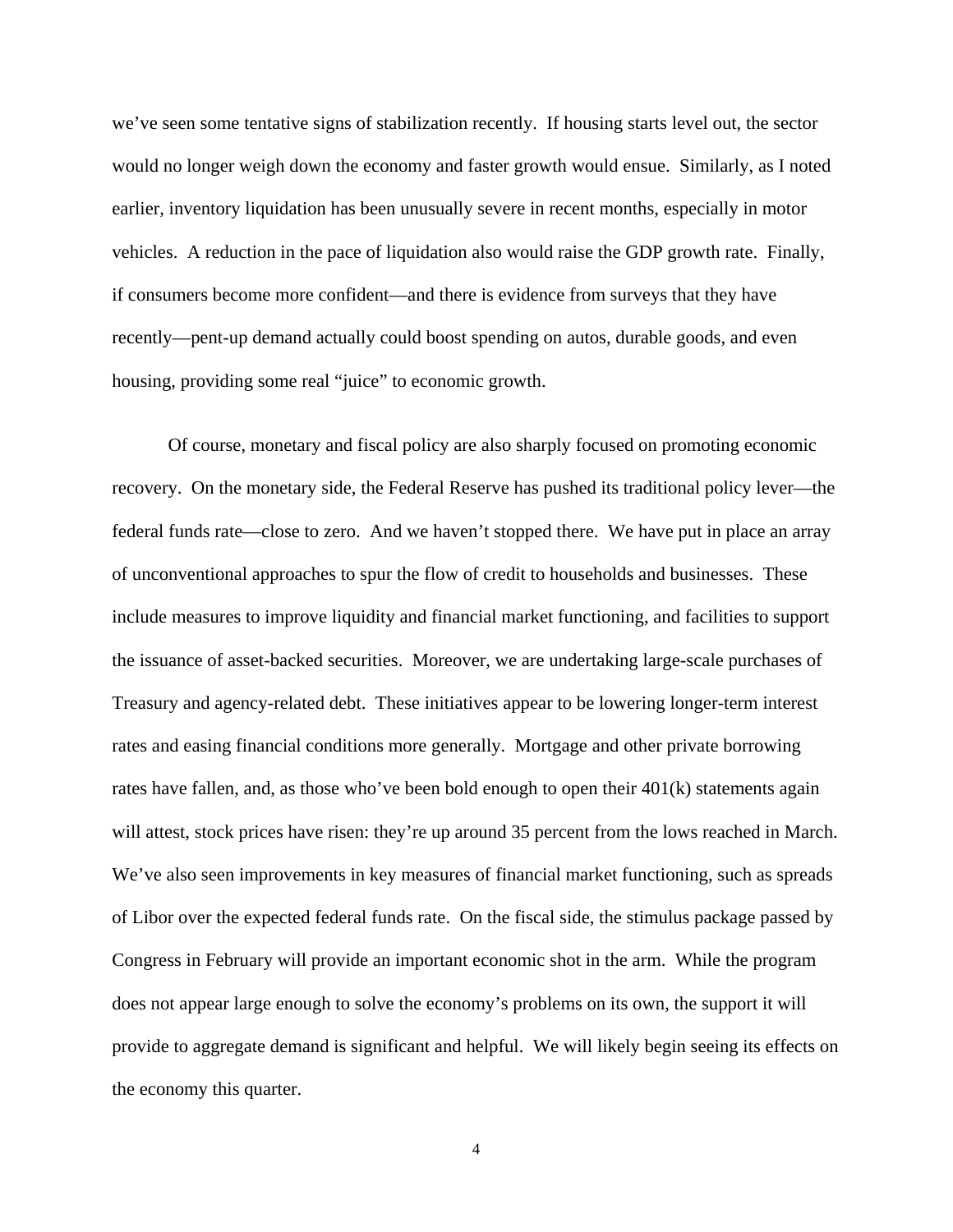So, to summarize, I am hopeful that the recession will end in the second half of this year due to aggressive monetary and fiscal policies, and the operation of typical business cycle mechanisms, such as inventory dynamics. Unfortunately, this combination of ingredients is not a recipe for a resounding rebound. My forecast that output growth will turn positive in 2009 and proceed near trend in 2010 implies that the unemployment rate will rise from 8½ percent now to around 9½ percent by the end of this year, and remain at about that level through 2010. An implication is that inflation is likely to decline below the 2 percent pace that I and most of my colleagues consider most consistent with our congressional mandate to strive for full employment and price stability. Substantial slack in labor and product markets combined with lower commodity prices is already restraining overall price increases for goods and services. If, as seems likely, this downward pressure continues, core consumer inflation is apt to fall from about 2 percent last year to around 1½ percent this year, and go even lower in 2010. I'll have more to say about inflation later.

The forecast I just described implies that I am not in the ranks of those who believe that "V" is the letter that will best describe the economy's trajectory going forward. Those who anticipate a V-shaped recovery argue that growth in the first year after a business-cycle trough has typically been very rapid in previous U.S. downturns, including the deep recession that occurred in 1981 and 82. My own forecast, in contrast, implies a far less robust recovery. In my view, the explanation for the V-shaped pattern typical of past recessions relates to monetary policy. Most deep recessions in the postwar era happened after the Fed tightened policy to fight inflation. Once the inflation scare passed, the central bank was able to cut its policy rate sharply, and the economy snapped back. But, of course, the current recession is far different, having been triggered by a historic housing bust, and a banking and financial crisis. Carmen Reinhart and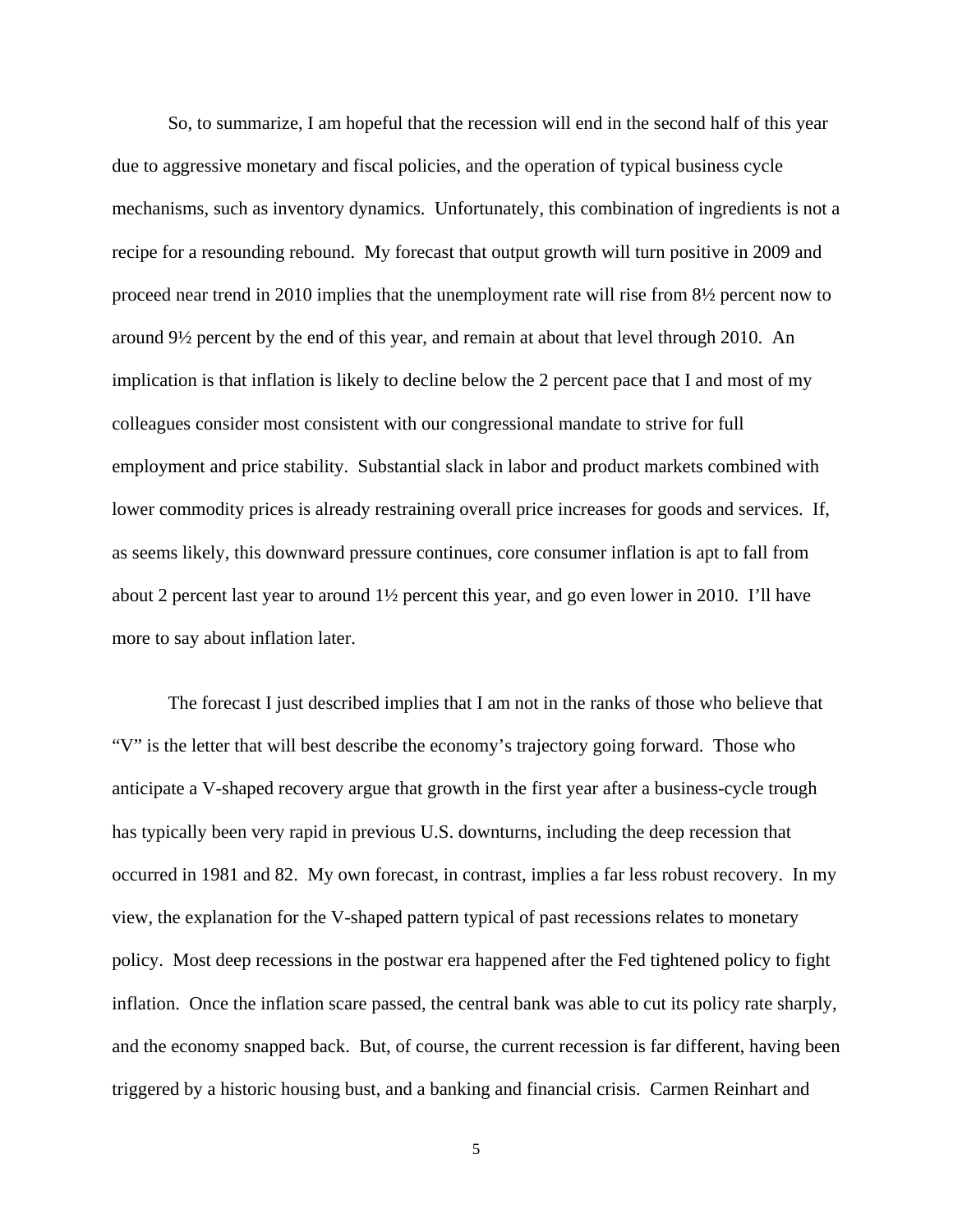Ken Rogoff have compared recessions around the world and shown that it takes a long time to recover from downturns caused by financial crises.<sup>[2](#page-5-0)</sup> And that is what I expect this time as well.

I can point to a number of specific factors in this recession that are likely to weaken recovery. First, despite signs that consumer spending is stabilizing, the chance of strong and sustained consumption growth appears low. For years prior to the recession, households went on a spending spree of major proportions. This occurred during what has come to be called the "great moderation," a period of about two decades when recessions were infrequent and mild, and inflation was low and stable. This may have lulled households into a false sense of security. The personal saving rate fell from around 8 percent two decades ago to almost zero in recent years as households financed their lifestyles by drawing on increasing stock market and housing wealth, and taking on higher levels of debt.

Now, the era of such low saving may be over. Falling house and stock prices have vaporized trillions of dollars in household wealth. The destruction of their nest eggs is prompting households to rebuild savings. The deleveraging of household balance sheets could restrain spending for years. Indeed, the personal saving rate is finally on the rise, averaging more than 4 percent so far this year. It wouldn't surprise me if this effect persists, as the shock of the financial crisis convinces many households that they need to save higher fractions of their incomes for the long term. Of course, ultimately this would be good for economic growth, channeling resources from consumption to investment. That said, the transition could be painful if subpar consumption growth restrains the pace of economic recovery.

l

<span id="page-5-0"></span> $2^2$  Carmen M. Reinhart and Kenneth S. Rogoff, "Is the 2007 Sub-Prime Financial Crisis So Different? An International Historical Comparison," unpublished manuscript, February 5, 2008. http://www.economics.harvard.edu/files/faculty/51\_Is\_The\_US\_Subprime\_Crisis\_So\_Different.pdf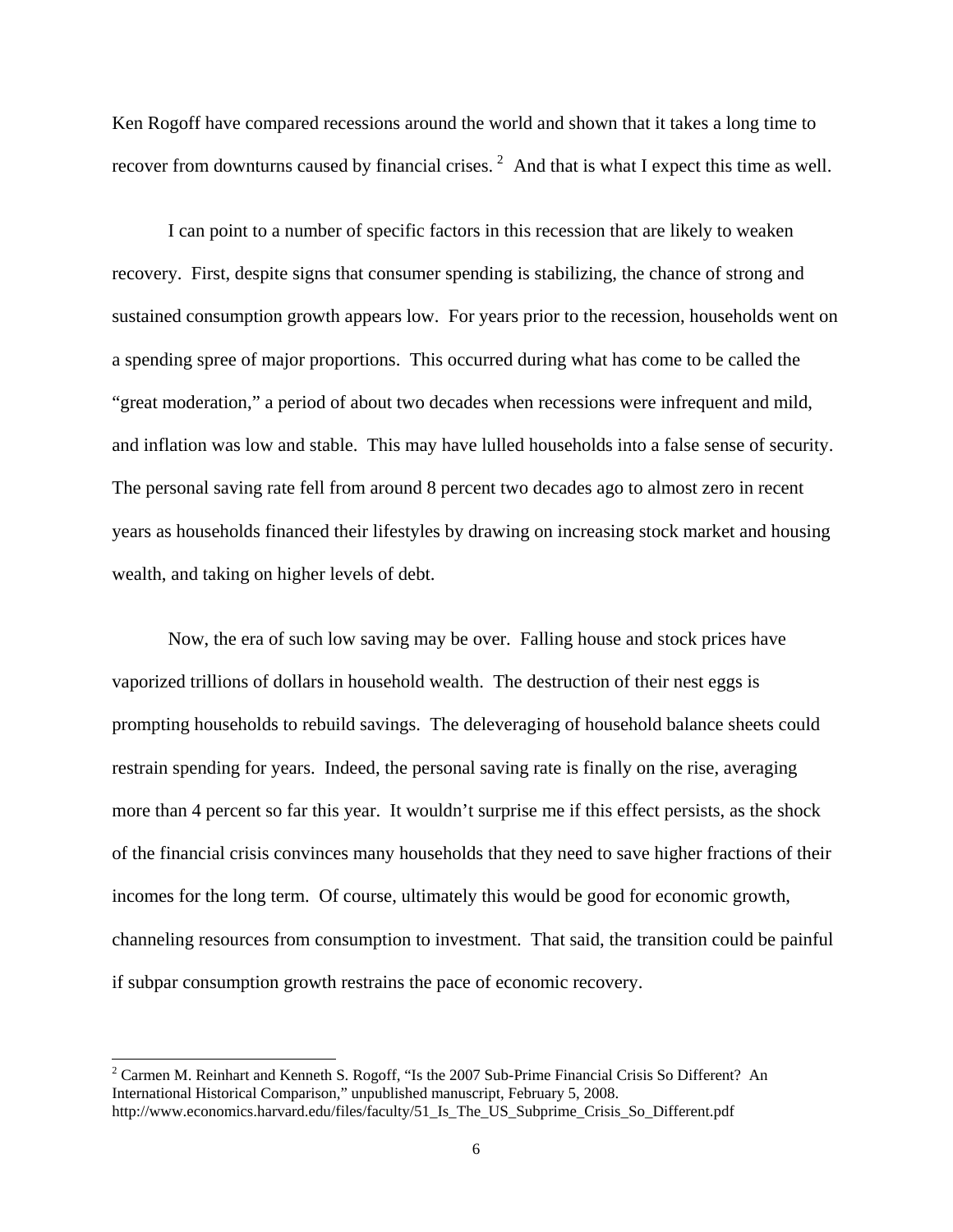Meanwhile, the story for banks and other financial firms is eerily similar. In the buildup to the recession, financial institutions, like consumers, became highly leveraged. Their vulnerability was compounded because they often invested in complex and risky assets that were funded with short-term debt. Since the crisis hit, in an attempt to increase the soundness of their individual balance sheets, banks have tightened lending standards, trying to improve credit quality at the same time that rising unemployment and falling house prices have led to more credit losses. The attempts by banks to cut back the volume of their assets to reduce leverage and conserve capital, combined with a breakdown in the flow of lending through securitization, has constricted the provision of credit in the economy. One important purpose of the stress tests, now nearing completion by banking regulators, is to ensure that our largest banking organizations establish capital buffers that are large enough for them to withstand losses, while continuing to provide credit to households and businesses, even if the recession turns out to be significantly worse than currently anticipated. Such lending is critical to recovery.

The challenges facing monetary policy makers are another factor that makes a strong recovery uncertain. With the federal funds rate essentially at zero, the Fed's traditional policy tool has reached its maximum degree of accommodation. Many versions of the Taylor rule, a well-known policy benchmark, indicate that we ought to lower the funds rate well below this zero bound, if such a thing were possible. As I noted, the Fed has turned to unconventional policy tools. Through a variety of programs, the Fed has augmented the flow of credit to the economy, provided a reliable source of liquidity to the financial system, and helped prevent the failure of systemically important depository and nondepository institutions. Most of the action recently has involved boosting credit flows through large-scale asset purchases. To support the housing sector, the Fed announced last November that it would start buying agency-insured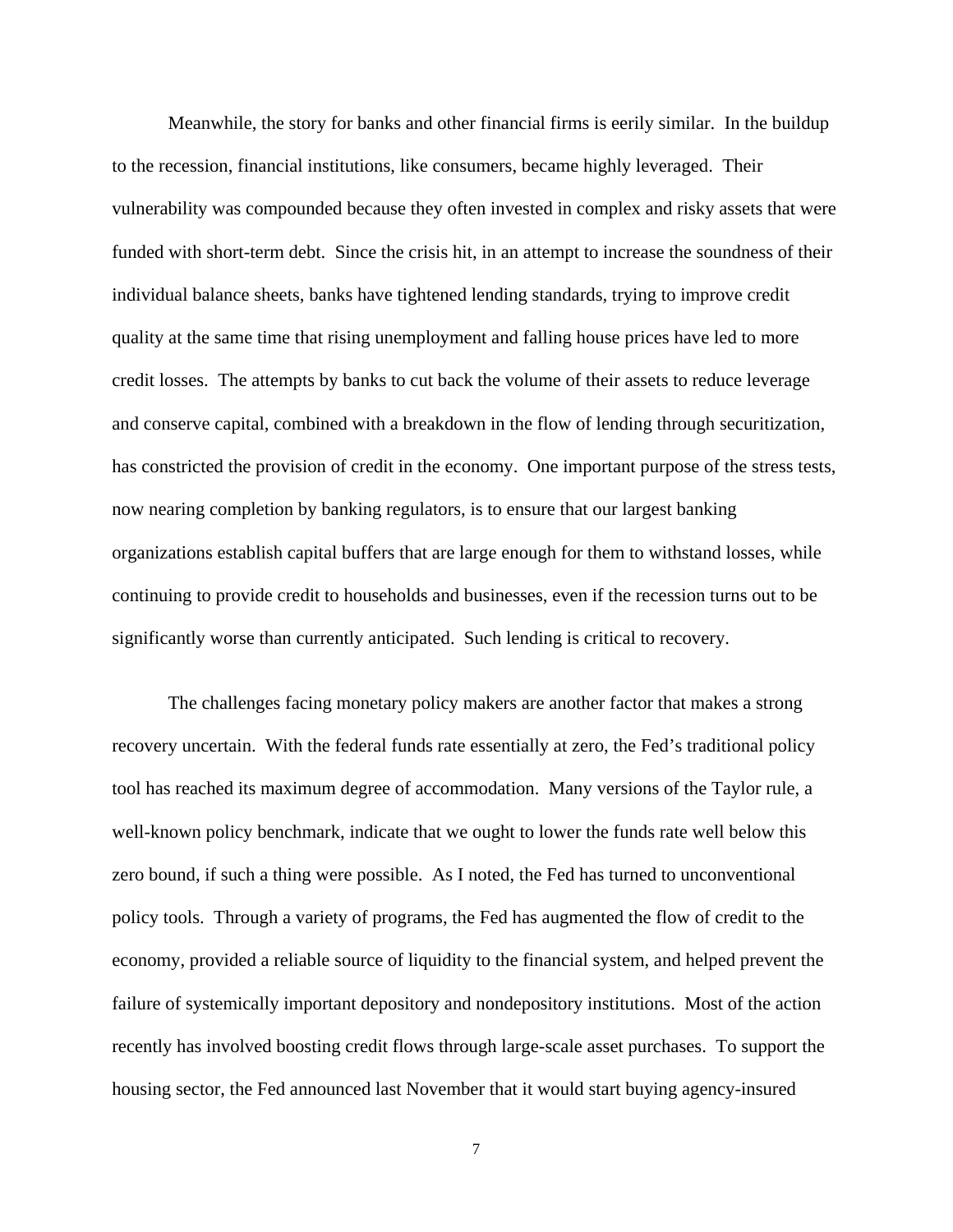mortgage-backed securities (MBS) and agency debt. In March, this program was expanded substantially. In addition, the Federal Open Market Committee (FOMC) launched a new program to purchase large quantities of longer-term Treasury debt. These asset purchases have the potential to stimulate aggregate demand through a number of channels, most obviously by reducing yields on securities included in the program. Indeed, when the FOMC announced in March that the Fed would expand these purchases, interest rates declined on both Treasury securities and agency-backed MBS. Still, even though these programs appear to be having a useful effect, we have little experience with them and the magnitude of their impact is uncertain. In other words, it is difficult to tell if unconventional monetary policies will be as effective in promoting recovery as easing the funds rate has been in the past.

Finally, the global nature of the recession is likely to hold back the pace of our recovery. We haven't seen anything like this global downturn since the Great Depression. Virtually all advanced economies and many emerging economies are in recession. Financial systems around the globe are under stress, housing markets in some countries have collapsed, and trade has shriveled. The International Monetary Fund recently forecast that the global economy would recover very gradually. This makes sense. As I said, recessions caused by financial crises are generally followed by more measured upswings. In addition, when recessions occur in many regions simultaneously, recoveries are slower than when downturns are confined to just a few countries.<sup>[3](#page-7-0)</sup> Now we have a double whammy—a highly synchronized global recession and a financial crisis. That's a daunting combination.

<span id="page-7-0"></span><sup>3</sup> International Monetary Fund, *World Economic Outlook*, April 2009. http://www.imf.org/external/pubs/ft/weo/2009/01/index.htm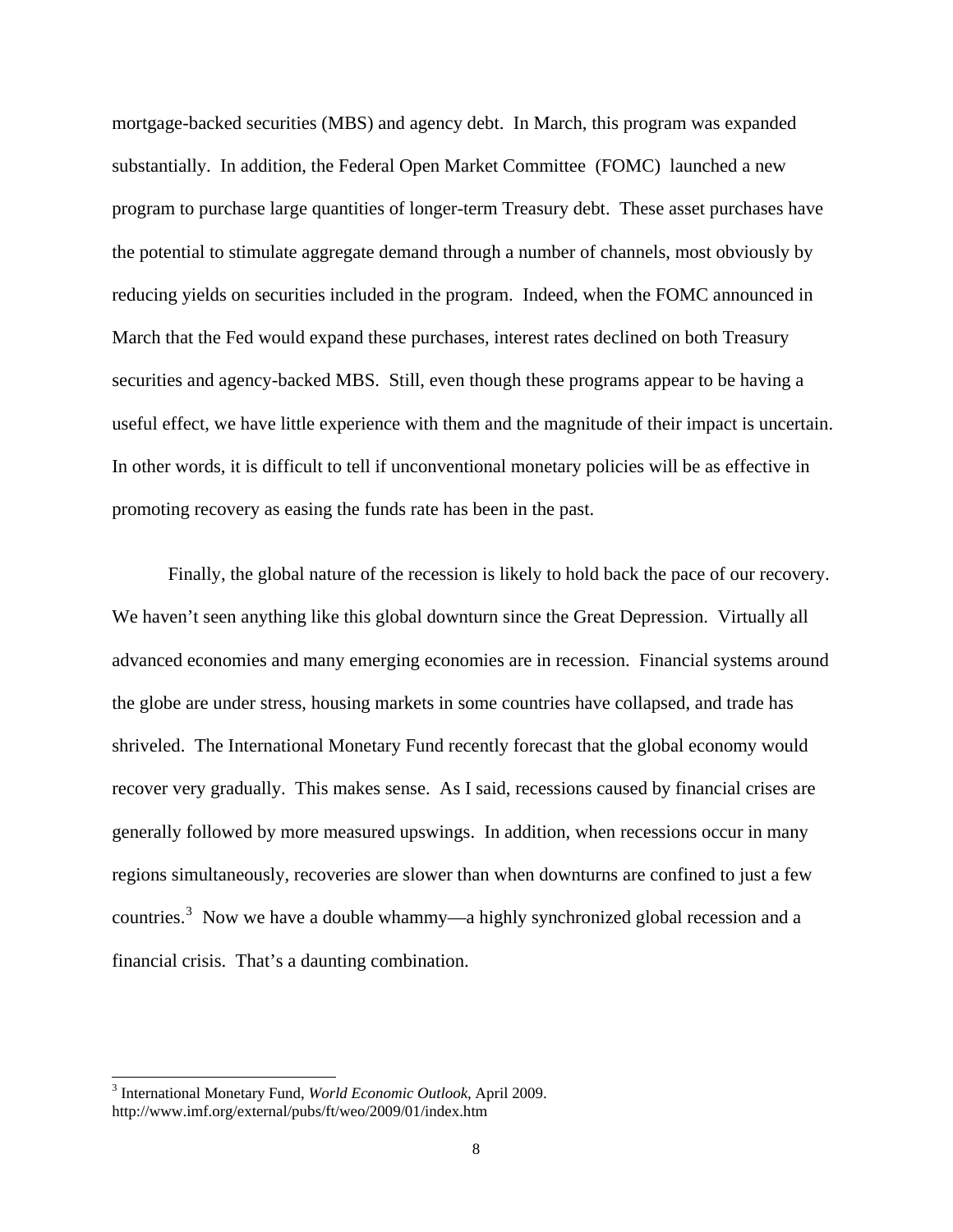For all of these reasons—the need for balance sheet repair by households and financial firms, uncertainties about unconventional monetary policy tools, and the global nature of the recession—I expect the U.S. recovery to be frustratingly tepid once it does get started. It likely will take several more years to bring unemployment back to its long-run equilibrium value.

As we think about the course of the economy, we must also be wary of developments that could derail recovery. I see the economy as vulnerable to a number of downside risks, including the possibility of another disruptive financial event—another "shoe" dropping, if you will. Commercial real estate is an area that seems vulnerable. Nonresidential construction declined sharply in the first quarter as business activity slowed; new buildings came on line; vacancy rates on office, industrial, and retail space rose; and property values fell. For developers, financing is extremely hard to get. The market for commercial MBS has all but dried up and banks are tightening lending standards. Many developers will have trouble rolling over debt when it comes due. Banks—especially community banks—are major lenders to this sector and are vulnerable to losses.

We must also keep an eye on developing nations, which face stark challenges as markets for their products shrink and capital inflows dry up. Emerging market defaults could trigger further financial turmoil. The downturn in eastern Europe poses especially significant financial risks to western European banks, whose exposure amounts to an estimated \$1.5 trillion. With confidence in the global financial system already fragile, these problems easily could spill over to the United States.

Another risk I'd like to discuss is inflation—or perhaps I should say deflation. This is an extraordinary time when you can hear a warning about inflation from one quarter and a dire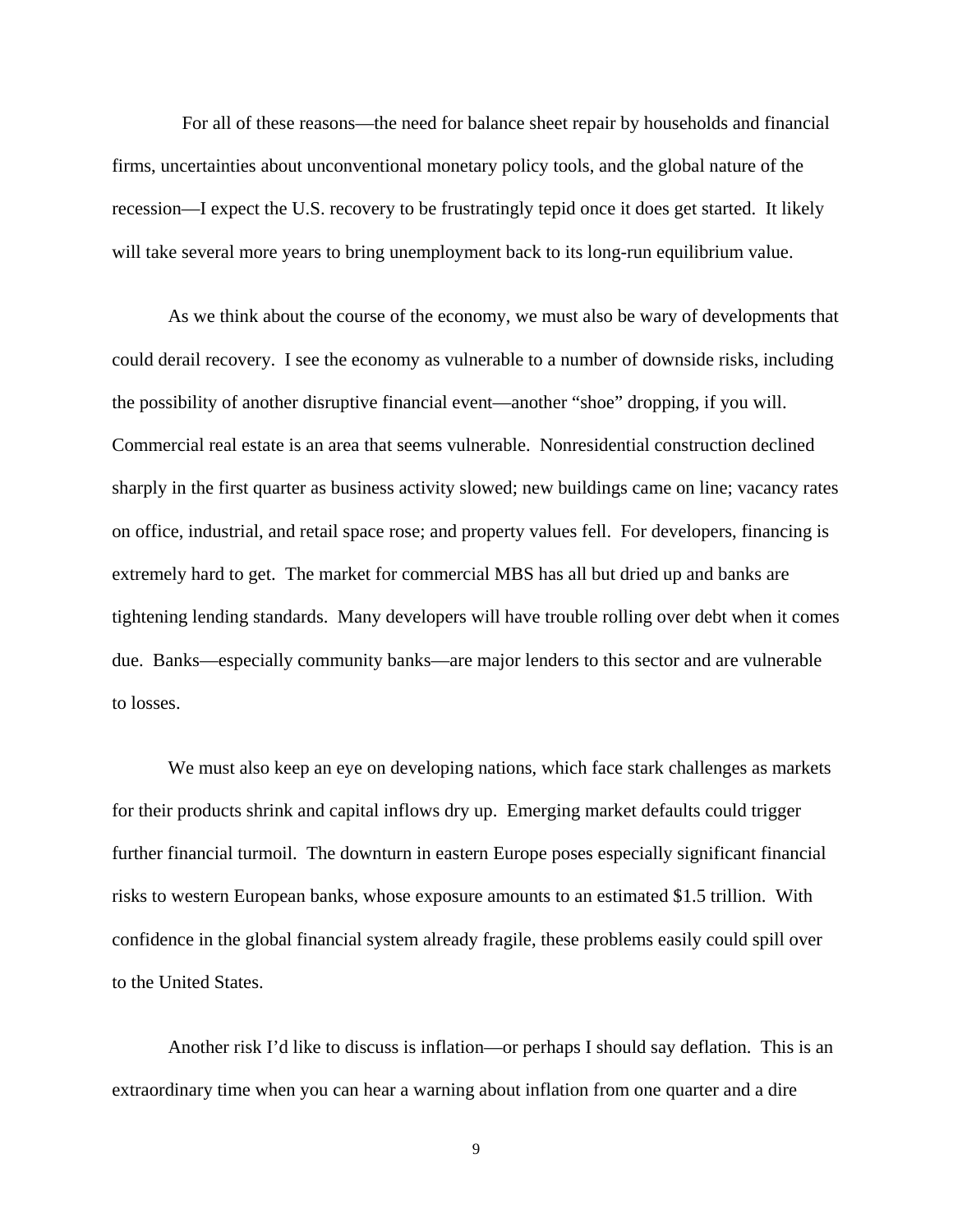prediction of deflation from another quarter. I hear from both sides, though more often from those worried about inflation. Concerns about an inflationary surge focus on the expansion of the Fed's balance sheet, which has increased from under \$900 billion in mid-2007 to over \$2 trillion now, largely financed by increases in bank reserves. The inflation worriers may be focused on these excess reserves as a *potential* source of inflation down the road. Their fears are compounded because federal budget deficits are ballooning. While I understand that the combination of Fed expansion and big federal budget deficits might seem scary, I don't see a surge in inflation as very likely. Expansionary monetary policy creates inflation by loosening financial conditions enough to create excess demand for goods and services. That's obviously not the problem we face now. In spite of the Fed's best efforts to enhance the flow of credit, financial conditions, while somewhat improved, overall remain abnormally tight. In our current recession, we need more demand—not less—to offset the slack in labor and product markets.

That said, in theory there's one way inflation could rise before the economy recovers from the recession: inflation expectations might increase because of fears that the Fed will not shift gears quickly enough when the recession and credit crunch are over. Some people have argued that the Fed might find it politically difficult to stop lending to the private sector borrowers it has supported during the crisis.<sup>[4](#page-9-0)</sup> I don't find this argument persuasive and I don't see evidence that the broad public finds it convincing either. The Fed has accumulated

<span id="page-9-0"></span><sup>&</sup>lt;sup>4</sup> Jeffrey Lacker, "Government Lending and Monetary Policy," remarks to the National Association for Business Economics, 2009 Washington Economic Policy Conference, Alexandria, VA, March 2, 2009 (http://www.richmondfed.org/press\_room/speeches/president\_jeff\_lacker/2009/lacker\_speech\_20090302.cfm); and Charles I. Plosser, "[Ensuring Sound Monetary Policy in the Aftermath of Crisis,](http://www.philadelphiafed.org/publications/speeches/plosser/2009/02-27-09_us-monetary-policy-forum.cfm)" speech to the U.S. Monetary Policy Forum, The Initiative on Global Markets, New York City, February 27, 2009 (http://www.philadelphiafed.org/publications/speeches/plosser/2009/02-27-09\_us-monetary-policy-forum.cfm).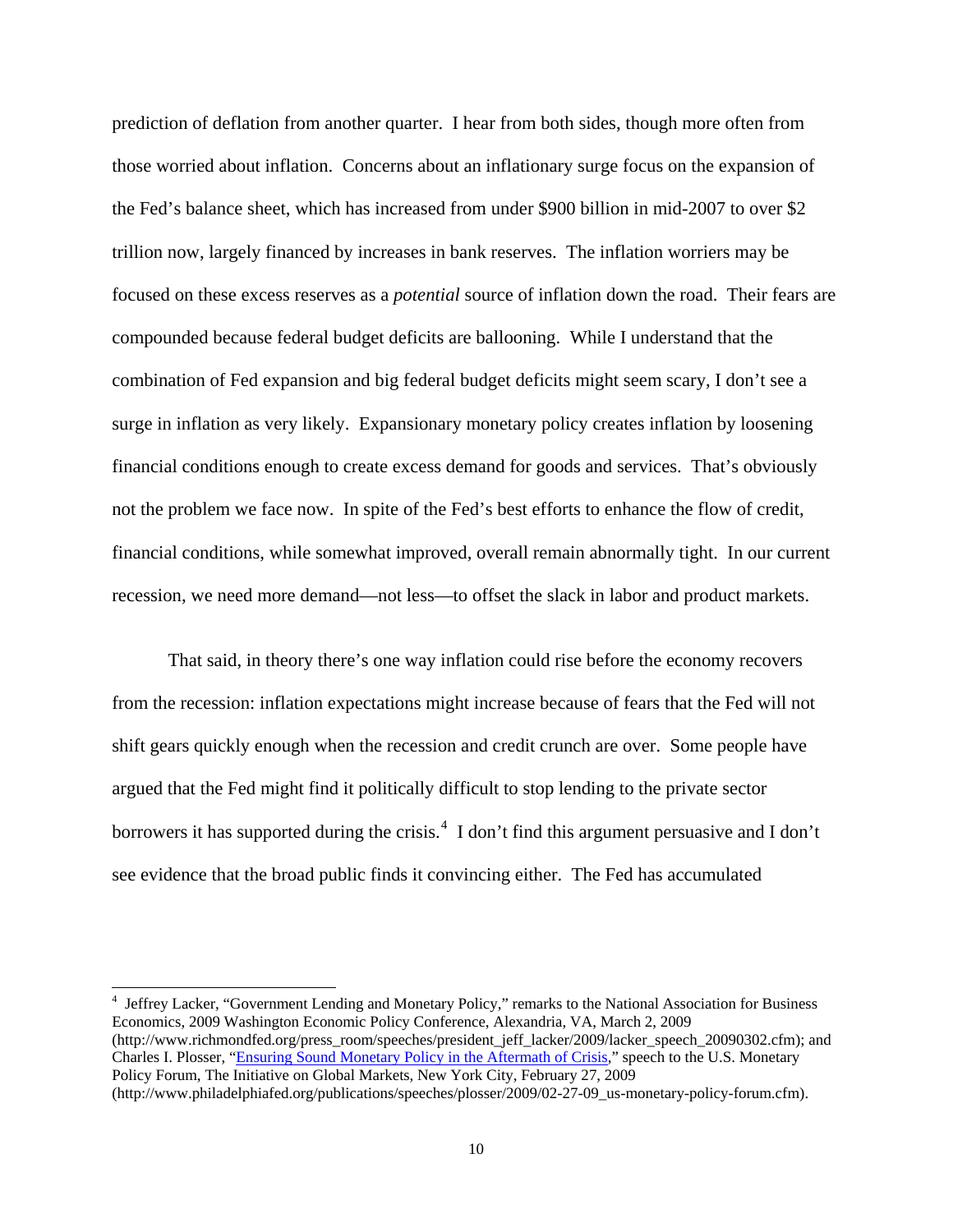considerable anti-inflation credibility over the past 2[5](#page-10-0) years or so.<sup>5</sup> This credibility was evident a few years ago when prices for energy, food, and other commodities soared to historically high levels. While the direct effects of those price increases showed up in headline consumer inflation, very little was passed through to core inflation. Right now, there's little evidence that inflation expectations have deteriorated. Market indicators and survey measures of longer-run expectations have been quite stable.

Of course, the inflation worriers are correct in an important respect: The Federal Reserve will need to remove monetary accommodation once the credit crunch eases, private spending revives, and the economy picks up steam. If the Fed were to fail to tighten the stance of monetary policy quickly enough, we would see higher inflation. But I want to assure you that the Fed is well aware of this danger and is readying the tools even now. Most importantly, the Fed is committed to maintaining price stability and, when the time to remove accommodation comes, we have a number of tools in our kit bag that could be quite effective.

The simplest approach—the one that we have used traditionally—would be to shrink our balance sheet by selling the Treasuries, agency debt, and agency MBS we accumulated during the crisis. Many of the special liquidity and credit facilities we have developed will be phased out as financial markets recover. But it is conceivable that, even with the economy rebounding nicely, the credit crunch might not be fully behind us and some financial markets might still need Fed support. In this case, we could increase the interest rate we pay on bank reserves. This would induce banks to remove funds from the federal funds market and lend them to us, thereby increasing the federal funds rate and longer-term interest rates that are more relevant to private

<span id="page-10-0"></span><sup>5</sup> John C. Williams, "Inflation Persistence in an Era of Well-Anchored Inflation Expectations," *FRBSF Economic Letter* 2006-27 (October 13, 2006). http://www.frbsf.org/publications/economics/letter/2006/el2006-27.html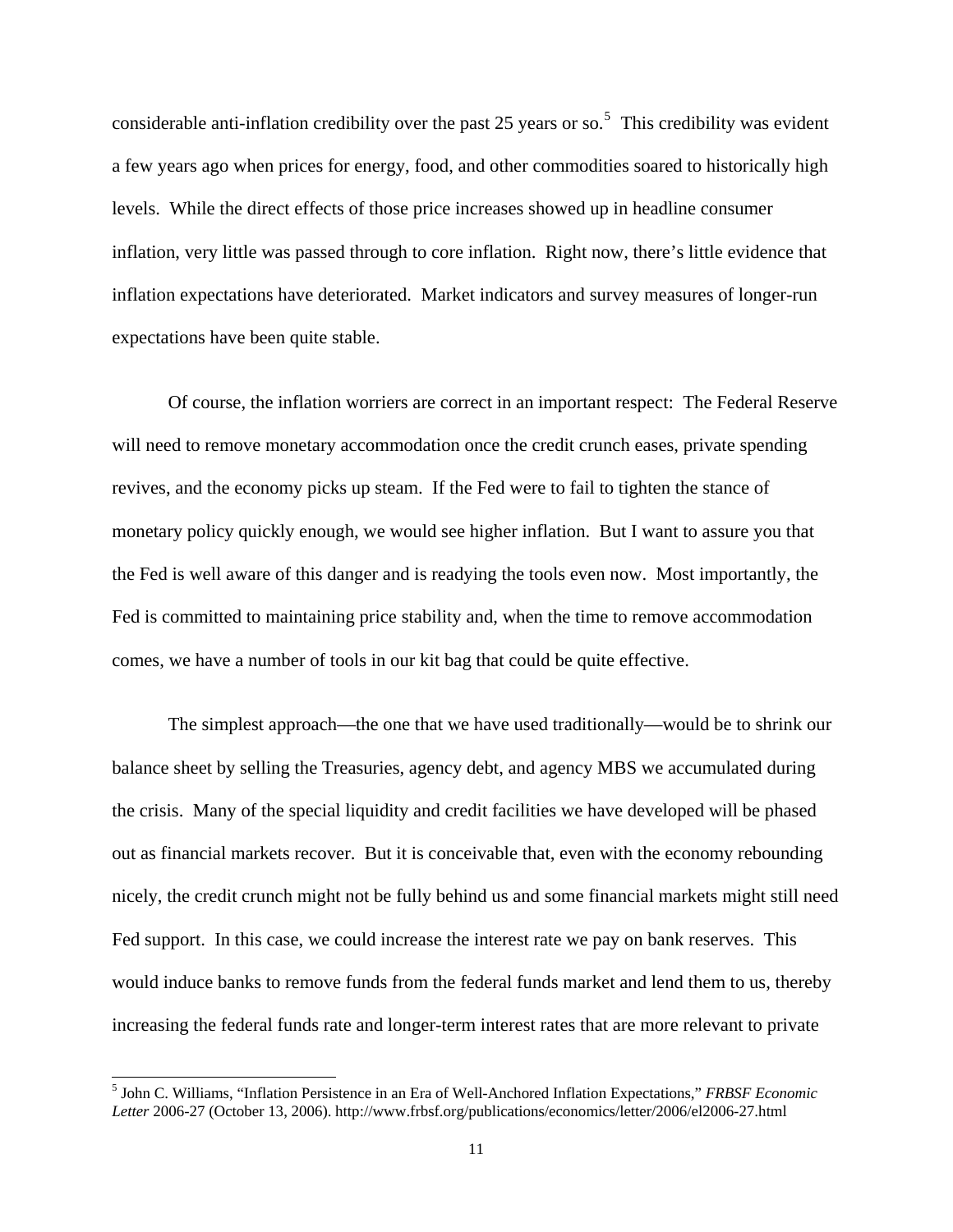borrowers. Importantly, this approach provides us with the flexibility to tighten monetary policy in response to an improving macroeconomic picture without shrinking the size of our balance sheet or our support to financial markets. It is the main method employed by many central banks to influence financial conditions. An alternative approach that could accomplish the same goal, and perhaps do it better, would be something completely new for the Federal Reserve—that's to issue interest-bearing debt broadly to private investors. Let's call this debt Fed bills. Congress would have to authorize this, but it too is a tool available to many central banks. The sale of Fed bills would reduce the reserves of the banking system, as in a typical contractionary open-market operation. As with interest on reserves, we could accomplish a tightening of policy while maintaining our support of credit markets. But Fed bills would have an advantage over interest on reserves. The loans to the Fed would come from investors throughout the economy, not just from banks. At a time when we need banks to lend to the private sector to fight a credit crunch, this is a decided plus.

As you can tell, I'm quite skeptical about the risk of higher inflation. My thoughts about the possibility of deflation are more complex. At first blush, there is cause for concern. We are starting from a situation where core inflation is already a bit below 2 percent. The economy has a great deal of slack and unemployment is likely to rise further, which would put more downward pressure on wage growth and inflation. Indeed, we have already seen evidence that wages are rising less rapidly and there have been some outright wage cuts. Furthermore, as I noted, with the funds rate at the zero bound, monetary policy has been forced to ease its stance through unconventional instruments that are hardly tried and true. If deflation were to occur with the funds rate near zero, the effects could be severe. In the textbook case, with no way of lowering the nominal funds rate, real interest rates would rise as prices fell. That could drive the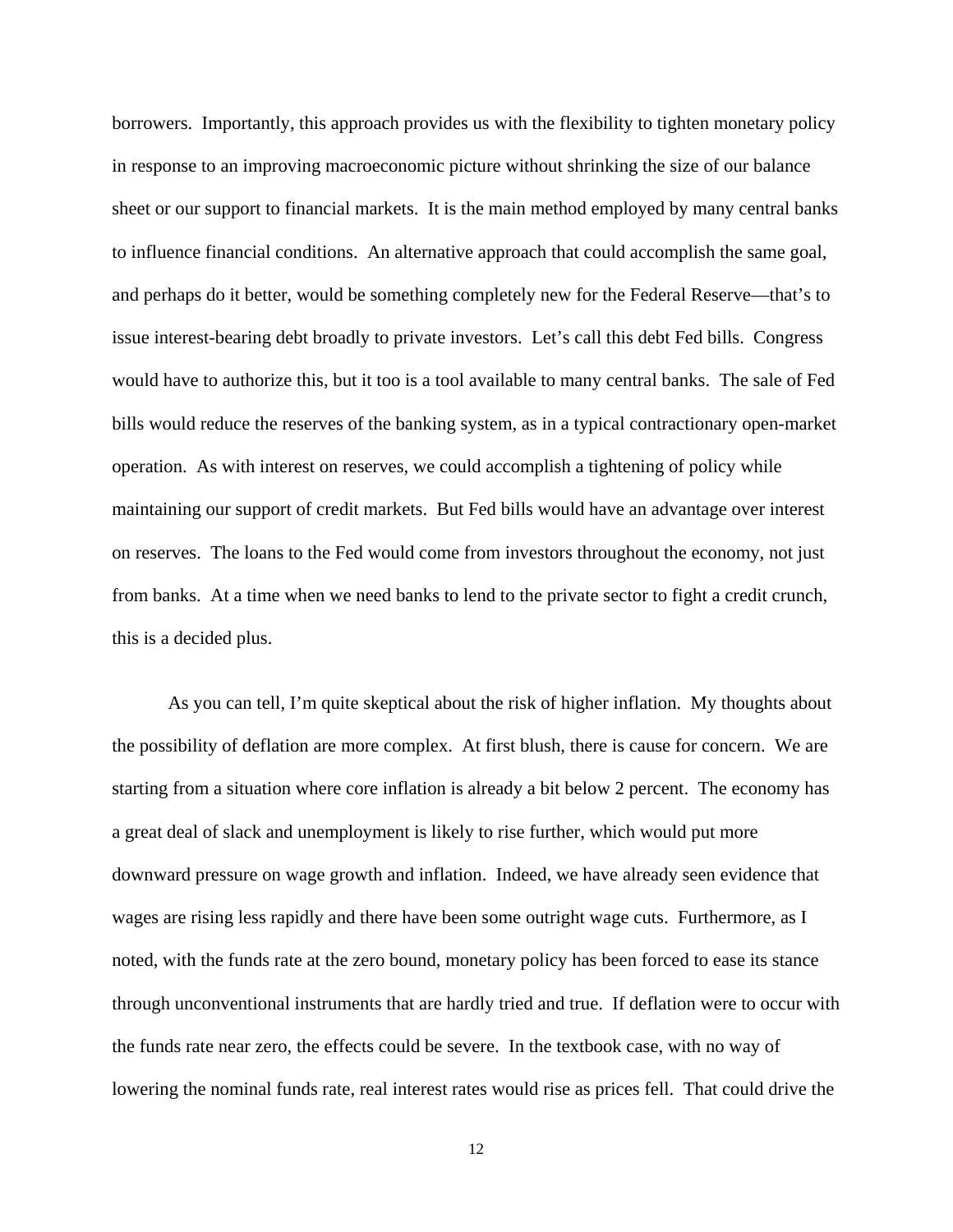economy into a spiral of larger and larger price decreases, with economic activity sinking more and more.

The risk of such a deflationary spiral depends crucially on the nature of inflation expectations.<sup>[6](#page-12-0)</sup> If expectations are *unanchored*, meaning that people have variable expectations depending on the recent behavior of inflation, then the lower inflation that's characteristic of recessions can convince them that inflation will go still lower in the future. If a recession is severe and long enough, this process eventually will cause prices to fall, and then create a downward spiral. But I don't think this is a likely scenario in the United States. I believe that inflation expectations are *well anchored*, in the sense that people expect inflation to be consistent with the Feds' goals and policies. Based on measures of inflation expectations, people appear to think we will take policy actions that will maintain a positive rate of inflation. This expectation acts as a buttress holding inflation up. This does not mean that a short episode of deflation couldn't occur, but it does help to avoid a prolonged deflationary spiral.

To reinforce our commitment to price stability, the FOMC recently began releasing longrun inflation forecasts based on the assumption of appropriate monetary policy. These figures, which indicate where FOMC members would like inflation to settle in the longer run, show, as I mentioned, a consensus of 2 percent for consumer inflation.<sup>[7](#page-12-1)</sup> Such words, backed by appropriate actions, help keep inflation expectations well anchored and reduce the chances of a deflationary spiral. So, for me the bottom line is this: I see little basis to worry that we will develop an

<span id="page-12-0"></span><sup>6</sup> John C. Williams, "The Risk of Deflation," *FRBSF Economic Letter* 2009-12 (March 27, 2009). http://www.frbsf.org/publications/economics/letter/2009/el2009-12.html

<span id="page-12-1"></span> $<sup>7</sup>$  The price index for personal consumption expenditures is used for this calculation.</sup>